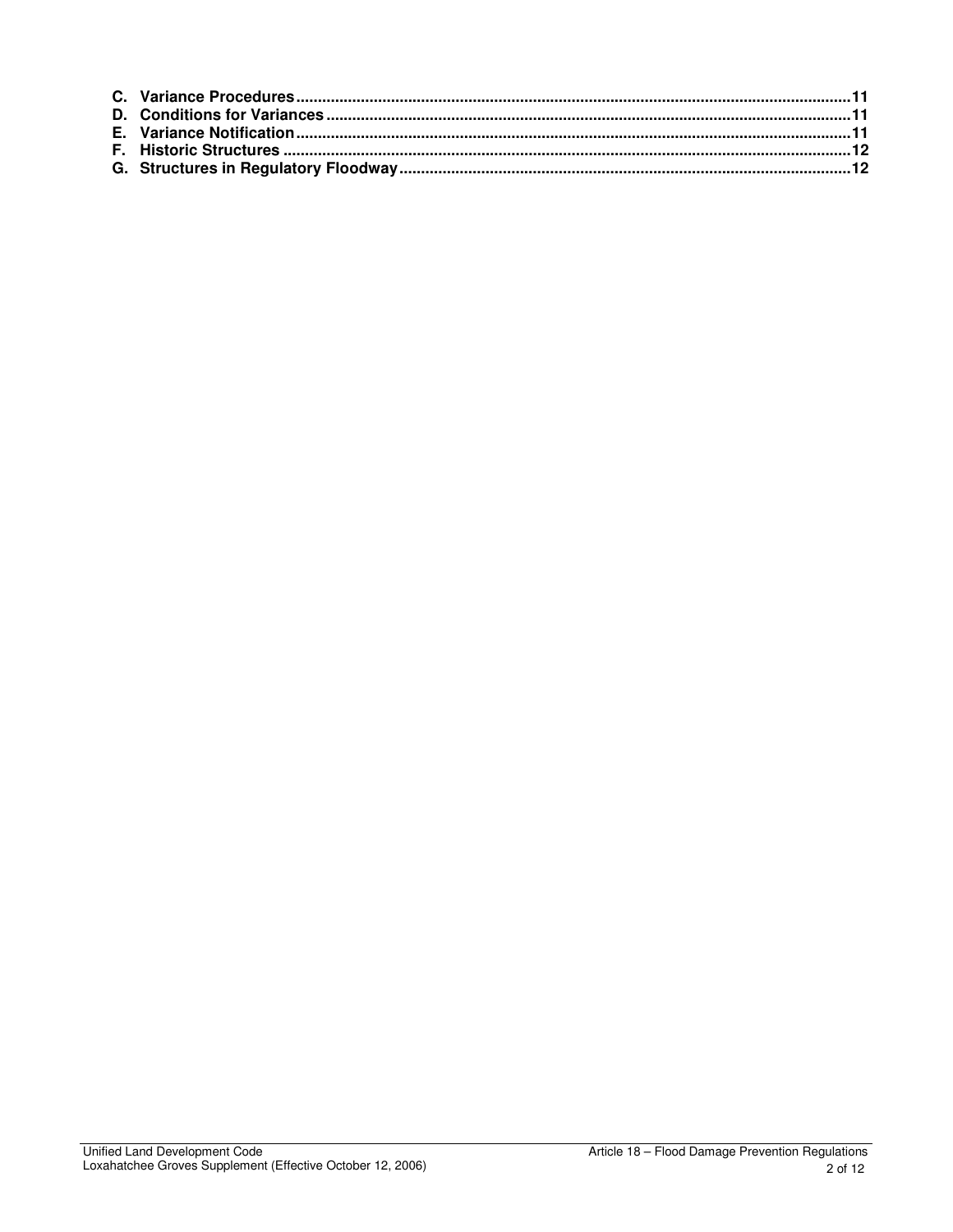# **ARTICLE 18**

# **FLOOD DAMAGE PREVENTION**

## **CHAPTER A FLOOD DAMAGE PREVENTION**

#### **Section 1 General**

#### **A. Authority**

Chapter 125, Florida Statutes, authorizes the legislative and governing body of PBC the power to establish and administer programs of flood control; and the BCC of PBC, Florida has the responsibility to adopt regulations designed to promote the public health, safety and general welfare of its citizens.

#### **1. Basis for Establishing Special Flood Hazard Areas (SFHAs)**

SFHAs identified by FEMA in the FIS "Wave Height Analysis" for PBC, Florida Unincorporated Areas" dated April 15, 1982, together with FIRM maps of Community Panels 1201920140A, 1201920150A, 1201920160A, 1201920170A, 1201920180A, 1201920185A, 1201920200A and 1201929215A and other supporting data, and any revisions thereto, are hereby adopted by reference and declared to be a part of this Article and those areas developed into lots or building sites without minimum floor elevations engineered from a master storm water drainage network.

# **B. Finding of Fact**

The flood hazard areas of PBC are subject to periodic inundation, which results in loss of life and property, health and safety hazards, disruption of commerce and governmental services, extraordinary public expenditures for flood protection and relief, and impairment of the tax base, all of which adversely affect the public health, safety and general welfare. Flood losses are caused by the cumulative effect of obstructions in Special Flood Hazard Areas (SFHAs) causing increases in flood heights and velocities, and by the occupancy in flood prone areas of uses vulnerable to floods or hazardous to other lands inadequately elevated, flood-proofed, or otherwise unprotected from flood damages.

#### **C. Statement of Objectives**

The objectives of this Article are to protect human life, health and safety; minimize expenditure of public money for costly flood control projects; minimize the need for rescue and relief efforts associated with flooding generally undertaken at the expense of the general public; minimize prolonged business interruptions; minimize damage to public facilities and utilities such as water and gas mains, electric, telephone, sewer lines, roadways, bridges and culverts located in flood prone areas; and to help maintain a stable tax base by providing for the sound use and development of flood prone areas in such a manner as to minimize adverse impact of new buildings and to minimize future flood blight areas; and to ensure that those obtaining building permits and potential buyers are notified of property that is in an SFHA.

#### **D. Methods of Reducing Flood Losses**

In order to accomplish its objectives, this Article includes methods and provisions for:

- 1. Restricting or prohibiting uses which are dangerous to health, safety, and property due to water or erosion hazards, or which result in adverse impacts from erosion, flood heights or floodwater velocities;
- 2. Requiring that uses vulnerable to floods, including facilities which serve such uses, be protected against flood damage throughout their intended life span;
- 3. Controlling the alteration of natural floodplains, stream channels, and natural protective barriers, which help accommodate or channel flood waters;
- 4. Controlling filling, grading, dredging, minimum floor elevations and other construction detail which may affect flood damage to buildings; and
- 5. Preventing or regulating the construction of flood barriers that will unnaturally divert floodwaters, which may increase flood hazards in other areas.

#### **E. Requirement for Building Permit and Elevation Confirmation**

A building permit shall be required in conformance with the provisions of this Article and building codes prior to the commencement of any building activities. All required minimum elevations for building floors or components shall be confirmed by a certified survey prior to subsequent building inspections.

## **F. Compliance**

No structure or land shall hereafter be located, extended, converted, developed, built or structurally altered without full compliance with the terms of this Article and other applicable regulations.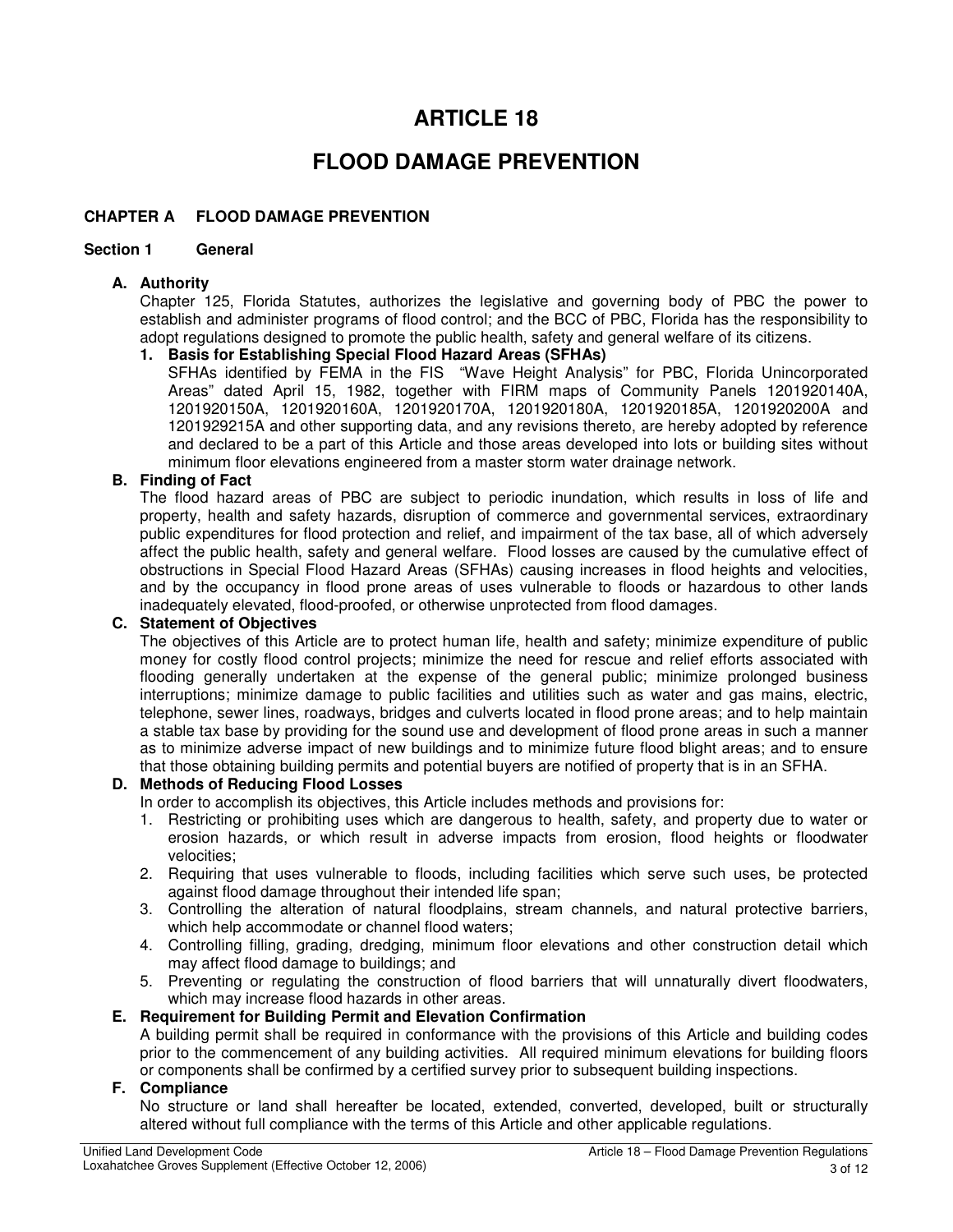## **G. Abrogation and Greater Restrictions**

This Article is not intended to repeal, abrogate, or impair any existing easements, covenants or deed restrictions.

## **H. Interpretation**

In the interpretation and application of this Article all provisions shall be considered as minimum requirements, liberally construed in favor of the governing body, and deemed neither to limit nor repeal any other powers granted under state statutes. The Flood Damage Prevention Administrator shall be responsible for interpretations pertaining to this Article.

## **I. Warning and Disclaimer of Liability**

The degree of flood protection required by this Article is considered reasonable for regulatory purposes and is based on scientific and engineering considerations. Larger floods can and will occur on rare occasions. Flood heights may be increased by man made or natural causes. This Article does not imply that land outside SFHAs or uses permitted within such areas will be free from flooding or flood damages. This Article shall not create liability on the part of the governing body of PBC or by any officer or employee thereof for any flood damages that result from reliance on this Article or any administrative decision lawfully made thereunder.

#### **J. Penalties for Violation**

Violation of this Article or failure to comply with any of its requirements, including violation of conditions and safeguards established in connection with grants of variances shall be enforceable pursuant to the Code Enforcement Procedures established in Chapter 162, Parts I and II, F.S., as amended or replaced and Article 10, Code Enforcement. Each day such violation continues shall be considered a separate offense. Nothing herein contained shall prevent the Flood Damage Prevention Administrator or PBC from taking such other lawful actions as are necessary to prevent or remedy any violation, including enforcement pursuant to Section 125.69, F.S. as amended or replaced. Any person who receives a conviction pursuant to Section 125.69, E.S., as amended or replaced, for violating or failing to comply with any of the requirements herein shall, upon conviction hereof, be fined not more than \$500 or imprisoned for not more than 60 days.

#### **Section 2 Administration**

## **A. Designation of Flood Damage Prevention Board and Administrator**

The governing body of PBC hereby appoints the seven members of the Construction Board of Adjustment and Appeals to act as the Flood Damage Prevention Board. The Building Official of Palm Beach County, or his/her designee holding FEMA Certified Floodplain Manager designation, shall be the Flood Damage Prevention Administrator.

## **1. Duties and Responsibilities of the Flood Damage Prevention Administrator**

- Duties of the Flood Damage Prevention Administrator shall include, but are not limited to:
- a. Review of all building permits to assure that the permit requirements as provided herein have been satisfied;
- b. Advise permittee that additional federal, state or local permits may be required, and if such additional permits are necessary, require that copies of such permits be provided and maintained on file with the building permit;
- c. Verify and record the actual elevation (in relation to NGVD) of the lowest floor on all new or substantially improved buildings, in accordance with Art. 18.A.2.B.2, Construction Stage;
- d. Verify and record the actual elevation (in relation to NGVD) to which the new or substantially improved non-residential buildings have been flood-proofed, in accordance with Art. 18.A.2.B.2, Construction Stage:
- e. Review certified plans and specifications for compliance;<br>f. Interpret the exact location of boundaries of SFHAs.
- Interpret the exact location of boundaries of SFHAs. When there appears to be a conflict between a mapped boundary and actual field conditions, the Flood Damage Prevention Administrator shall make the necessary interpretation; and,
- g. When BFE data or floodway data have not been provided in accordance with Art. 18.A.1.A.1, Basis for Establishing Flood Hazard Areas, the Flood Damage Prevention Administrator shall obtain, review and reasonably utilize any BFE and floodway data available from a federal, state or any other source, in order to administer the general provisions of Art. 18.A.1.D, Methods of Reducing Flood Losses; and shall coordinate all change requests to the FIS and FIRM or FBFM or both with the requester, State and FEMA. The Flood Damage Prevention Administrator shall also decide engineered acceptability on Alternate Methods of compliance with these regulations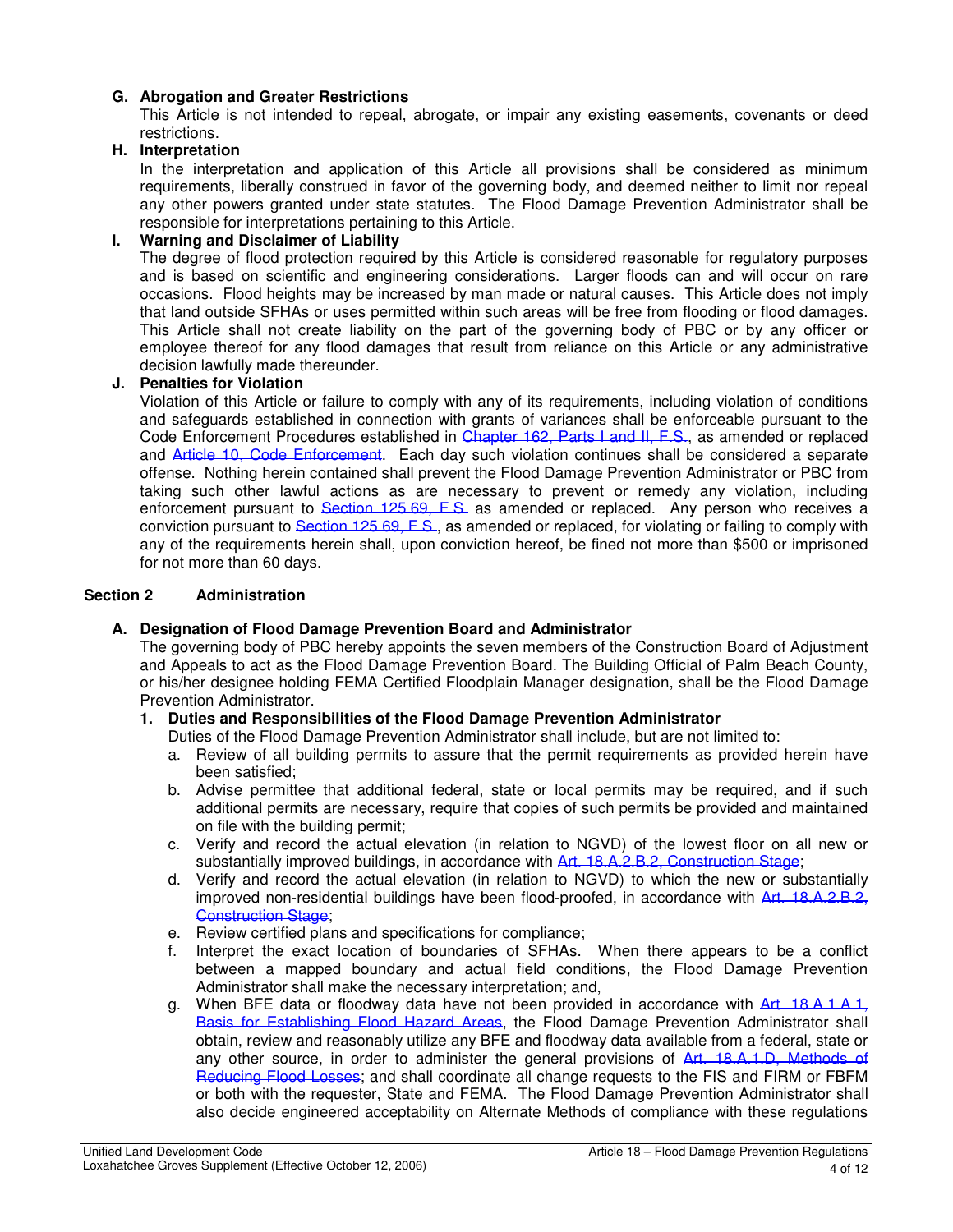following procedures in Elorida Building Code Sec. 103.7 as amended or replaced but this shall not grant to the Flood Damage Prevention Administrator the power to grant variances.

## **B. Development Procedures**

Application for a building permit shall be made to the Flood Damage Prevention Administrator on forms furnished by him or her prior to any building activities. Such application may include, but shall not be limited to: plans drawn to scale, and in duplicate, showing the nature, location, dimensions, and elevations of the area in question; existing and proposed structures; existing and finished earth grades; drainage facilities; and the location of the foregoing. Specifically, the following information is required:

# **1. Application Stage**

# **a. On All Buildings**

The proposed lowest floor elevation (including any basement floor) shall be clearly indicated on plans submitted with the completed building permit application. Building plans shall clearly indicate designed hydrostatic opening for enclosed space below minimum floor elevation. Said elevation shall be stated in reference to NGVD, and the FEMA zone designation of the site shall be stated.

## **b. On Any Non-Residential Buildings to be Flood Proofed**

A certificate from a registered professional engineer or architect shall be submitted detailing compliance with flood proofing criteria in Art. 18.A.3.B.2, Non-Residential Construction, Art. 18.A.3.C.2, below and Art. 18.A.3.D.2, Non-Residential.

# **c. On Any Watercourse Alteration or Relocation**

An analysis from a qualified registered Florida Professional Engineer of flood profiles and flow velocities shall be submitted revealing no adverse impact of proposed construction on adjacent and upstream properties.

# **2. Construction Stage**

# **a. Lowest Floor Elevation Prior to Placement**

A certified survey or a registered Florida Professional Engineer affidavit revealing the exact lowest floor elevation, related to NGVD, shall be submitted. For slab-on-grade floors, a tie-in statement to NGVD elevation at the top of the form boards shall be acceptable.

# **b. In FEMA Designated V or A Zones**

FEMA "Floor Elevation Certification" and a certified final survey shall be submitted detailing the as-built lowest floor elevation, compliance details on any permitted flood proofing of any nonresidential building, plus finished grade elevations at all building corners. Said certification shall be fully executed by a registered professional engineer or surveyor revealing compliance with permitted elevation minimums prior to approval of final inspections.

## **c. In SFHA Outside FEMA V or A Zone**

A certified survey prepared by a registered professional engineer or surveyor shall be acceptable (without the FEMA "Floor Elevation Certification") to fully reveal compliance with all minimum elevations required on permit plans.

## **d. On Any Flood Proofed Buildings**

In addition to the requirements above, a certification of compliance from a registered professional engineer or architect on flood proofing features shall be submitted revealing completed installations of said features prior to approval of final inspections.

## **Section 3 Provisions for Flood Damage Prevention**

## **A. General Standards**

In all SFHAs the following provisions shall apply:

- 1. New construction and substantial improvements shall be anchored to prevent flotation, collapse or lateral movement of the structure;
- 2. Manufactured homes shall be anchored to prevent flotation, collapse, or lateral movement by methods which may include, but are not limited to, use of over-the-top or frame ties to ground anchors. This standard shall be in addition to, and consistent with, applicable state requirements for resisting wind forces;
- 3. New construction and substantial improvements shall be constructed with materials and utility equipment resistant to flood damage;
- 4. New construction or substantial improvements shall be constructed by methods and practices that minimize flood damage with minimum floor elevations at or above those required by any local drainage districts and at or above the minimum set forth in the following Art. 18.A.3.B through Art. 18.A.3.D, below.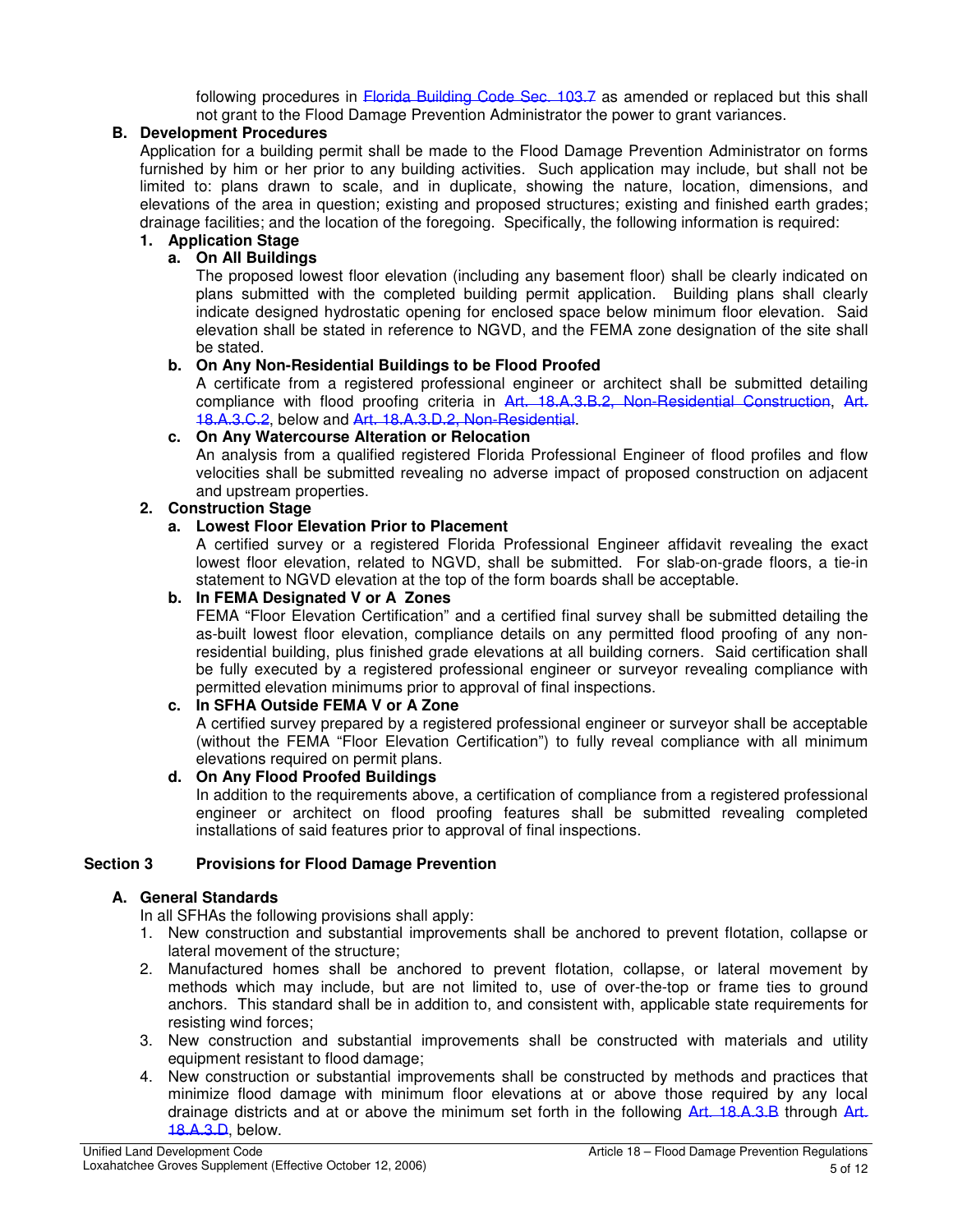- 5. Electrical, heating, ventilation, plumbing, air conditioning equipment and other service facilities shall be designed and/or located so as to prevent water from entering or accumulating within the components during conditions of flooding by placement above minimum flood elevations;
- 6. New and replacement water supply systems shall be designed to minimize or eliminate infiltration of floodwaters into the system in accordance with Palm Beach County Health Department regulations;
- 7. New and replacement sanitary sewage systems shall be designed to minimize or eliminate any adverse impacts from infiltration of floodwaters into the systems and discharges from the systems into floodwaters;
- 8. On site waste disposal systems shall be located and constructed to avoid impairment to them or contamination from them during flooding, in accordance with Palm Beach County Health Department regulations:
- 9. Any alteration, repair, reconstruction or improvements to a building that is in compliance with the provisions of this Article shall meet the requirements of "new construction" as contained herein;
- 10. Any alteration, repair, reconstruction or improvements to a building that is not in compliance with the provisions of this Article, shall be undertaken only if said non-conformity is not furthered, extended or replaced.

## **B. Specific Standards in FEMA Areas: A1-99, AE or AH**

In all these SFHAs, where BFE data has been provided, as set forth in Art. 18.A.1.A.1, Basis for Establishing Special Flood Hazard Areas, the additional following provisions shall apply:

#### **1. Residential Construction**

New Buildings or substantial improvement of any residential building (or manufactured home) including duct work and Heating, Ventilating, and Air Condition (HVAC) equipment, shall have the lowest floor, including basement, elevated no lower than 12 inches above the BFE and not less than 18 inches above LARC. Should solid foundation perimeter walls be used to elevate a residential structure on a suspended elevated floor above an open crawl space, openings sufficient to facilitate automatic equalization of flood hydrostatic forces on both sides of the exterior foundation walls shall be provided;

#### **2. Non-Residential Construction**

New Buildings or substantial improvements (including duct work and Heating, Ventilating, and Air Condition (HVAC) equipment of any commercial, industrial, or non-residential building shall have the lowest floor, including basement, elevated to no lower than 12 inches above the BFE and not less than 18 inches above LARC. Alternately, non-residential buildings located in all "A" Zones may be flood-proofed in lieu of being elevated, provided that all areas of the building components designed to be lower than 12 inches above BFE or lower than 18 inches above LARC, are water tight with walls substantially impermeable to the passage of water, and use structural components having the capability of resisting hydrostatic and hydrodynamic loads and the effect of buoyancy. A registered professional engineer or architect shall sign, seal and certify that the standards of this subsection are satisfied. Such certification shall be provided to the Flood Damage Prevention Administrator prior to permitting, as set forth in Art. 18.A.2.B.2, Construction Stage.

## **3. Elevated Buildings**

- a. New construction or substantial improvements of elevated buildings that include enclosed areas formed by foundation and other exterior walls below the lowest floor elevation shall be designed to preclude finished living space and designed to allow for the entry and exit of floodwaters to automatically equalize hydrostatic flood forces on exterior walls.
- b. Designs for compliance with this requirement shall be signed, sealed and certified by a professional engineer or architect and meet the following minimum criteria:
	- 1) Provide a minimum of two openings having a total net area of not less than one square inch for every square foot of enclosed area subject to flooding;
	- 2) The bottom of all openings shall be no higher than 12 inches above earth grade inside and outside foundation walls;
	- 3) Openings may be equipped with screens, louvers, valves, or other coverings or devices, provided they provide the required net area of the openings and permit the automatic flow of floodwaters in both directions;
	- 4) Access to the enclosed area shall be the minimum necessary to allow for parking of vehicles (garage door) or limited storage of maintenance equipment used in connection with the premises (standard exterior door) or entry to the living area (stairway or elevator);
	- 5) The interior portion of such enclosed area shall not be partitioned or finished into separate rooms;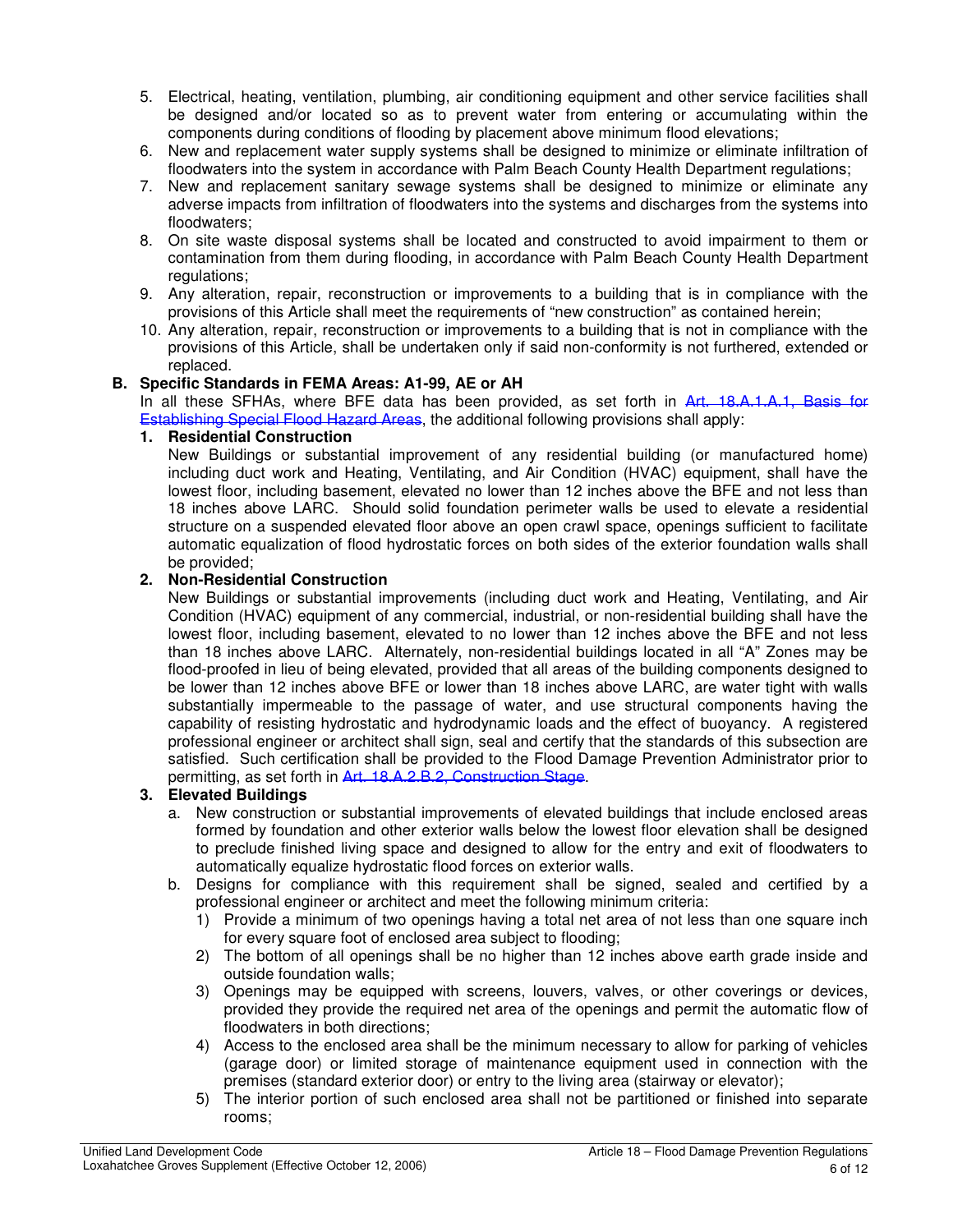6) Where the open height below the lowest floor elevation exceeds six feet above the HANG, a copy of the legally recorded deed restriction prohibiting the conversion of the area below the lowest floor to a use or dimension contrary to the building's originally approved design, shall be presented by the permit holder as a condition of issuance of the final Certificate of Occupancy or Certificate of Completion from the County.

# **4. Standards for Manufactured Homes and Recreational Vehicles**

- a. All manufactured homes placed, or substantially improved, on individual lots or parcels, in expansions to existing manufactured home parks or subdivisions, in a new manufactured home park or subdivision, or in substantially improved manufactured home parks or subdivisions, shall meet all the requirements for new construction, including elevation and anchoring and shall be elevated so that the lowest floor of the manufactured home is elevated no lower than 12 inches above the BFE and at least 18 inches above LARC. The manufactured home chassis shall be supported by reinforced piers, or other foundation elements, of at least an equivalent strength, and not less than 36 inches in height above the grade;
- b. All recreational vehicles placed on sites shall either be on the site for fewer than 180 consecutive days, or be fully licensed and ready for highway use by virtue of being on its wheels or jacking system, being attached to the site only by quick disconnect type utilities and security devices and has no permanently attached additions.

# **5. Floodways**

Located within SFHAs as established in Art. 18.A.1.A.1, Basis for Establishing Special Flood Hazard Areas, may be areas designated as floodways. Since the floodway is an extremely hazardous area due to the velocity of floodwaters carrying debris, potential projectiles and have significant erosion potential, the following additional provisions shall apply:

- a. Encroachments shall be prohibited in floodways, including fill, new construction, substantial improvements and other developments unless certification with supporting technical data by a registered professional engineer is provided, demonstrating that the encroachments shall not create any adverse impact by any increase in flood levels during occurrence of the base flood discharge:
- b. All new construction and substantial improvements shall comply with all applicable flood hazard reduction provisions of Art. 18.A.3, Provisions For Flood Damage Prevention;
- c. Placement of manufactured homes (mobile homes) shall be prohibited in floodways except in an existing manufactured home (mobile home) park or subdivision. A replacement manufactured home may be placed on a lot in an existing manufactured home park or subdivision, provided the standards of Art. 18.A.3.A.2, Art. 18.A.3.A.3 and the encroachment standards of Art. 18.A.3.B.5.a, above.

## **C. Specific Standards in FEMA Area "A" Unnumbered**

Within SFHAs established in Art. 18.A.1.A.1, Basis for Establishing Special Flood Hazard Areas, where no BFE data or regulatory floodway has been provided, designated as unnumbered A zones by the Federal Emergency Management Agency (FEMA), the following provisions shall apply:

- 1. When BFE data or floodway data have not been provided in accordance with Art. 18.A.1.A.1, Basis For Establishing Special Flood Hazard Areas, the Flood Damage Prevention Administrator shall:
	- a. Receive, review, and reasonably utilize any BFE and floodway data available from any source, including a federal or state agency. When such BFE is utilized to obtain the elevation (in relation to the NGVD) of the lowest floor (including the basement) of all new and substantially improved structures;
	- b. Obtain, if the structure has been flood-proofed in accordance with the requirements of Art. 18.A.3.B.2, Non-Residential Construction, the elevation in relation to the NGVD to which the structure has been flood-proofed;
	- c. Maintain a record of all such information;
	- d. Notify, in riverine situations, adjacent communities and the Florida DCA Community Program Administrator prior to any alteration or relocation of a watercourse, and submit copies of such notifications to FEMA;
	- e. Assure that the flood carrying capacity within the altered or relocated portion of any watercourse is maintained.
- 2. When minimum floor elevation data is not available from any source, the lowest floor of the structure shall be elevated to no lower than 18 inches above the HANG, and at least 18 inches above the LARC.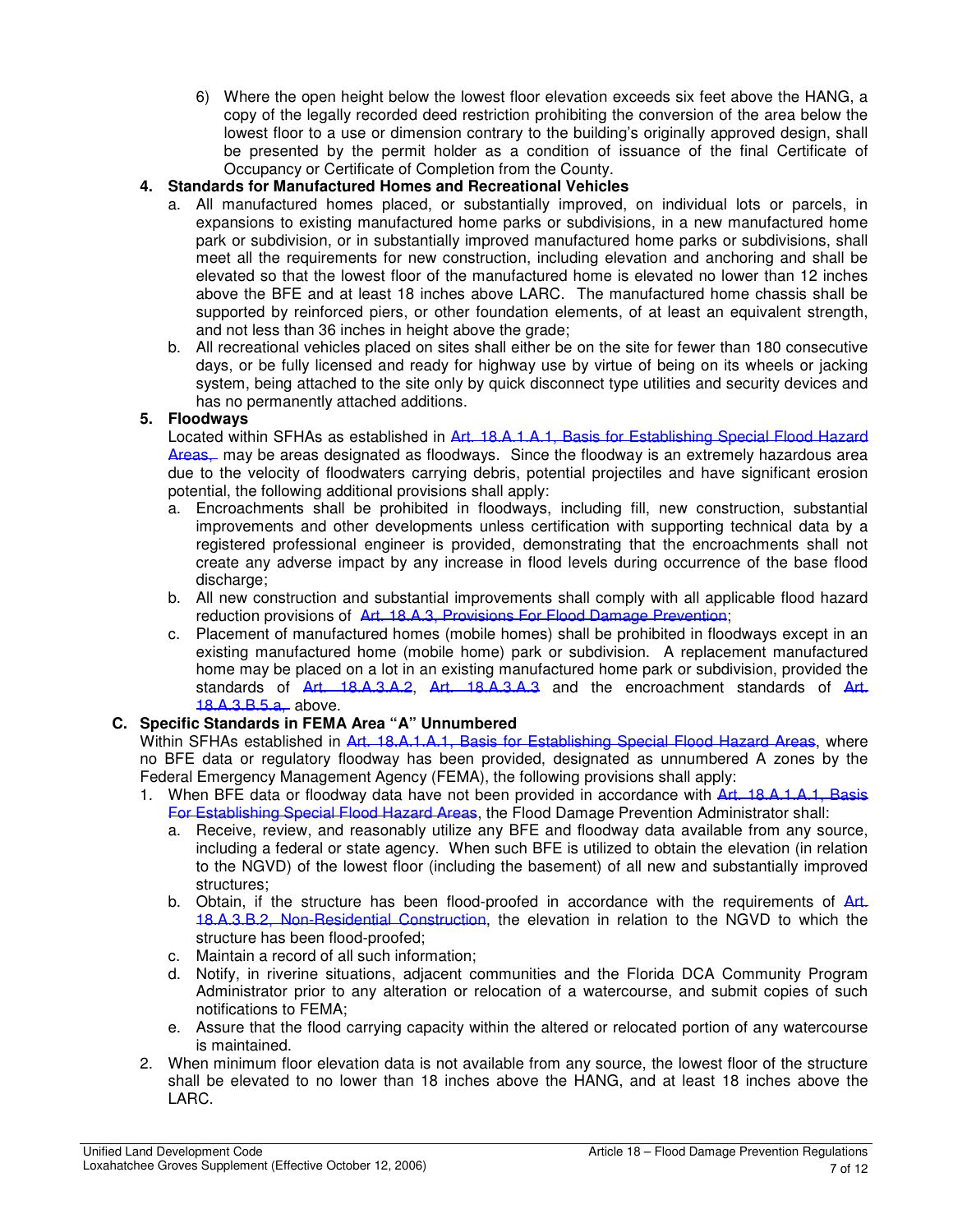# **D. Specific Standards in FEMA Area AO**

Located within established SFHAs as defined in Art. 18.A.1.A.1, Basis For Establishing Special Flood Hazard Areas are areas designated as areas of shallow flooding. These areas have flood hazards associated with base flood depths of one to three feet, where a clearly defined channel does not exist and the path of flooding is unpredictable and indeterminate; therefore, the following provisions apply:

#### **1. Residential**

All new buildings and substantial improvements of residential structures shall have the lowest floor, including basement, elevated to at least 12 inches above the flood depth on the latest edition FIRM but not less than 18 inches above LARC. If no flood depth number is specified, the lowest floor, including basement shall be elevated no less than 24 inches above the HANG, and to be at least 18 inches above LARC;

#### **2. Non-residential**

All new buildings and substantial improvements of non-residential structures shall have the lowest floor, including basement, elevated to at least 12 inches above the flood depth specified on the FIRM but not less than 18 inches above LARC. If no flood depth number is specified, the lowest floor, including basement, shall be elevated at least 24 inches above the HANG, and shall be at least 18 inches above the LARC. Or, together with attendant utility and sanitary facilities, the structures may be completely flood-proofed to the specified flood level so that any space below that level is watertight with walls substantially impermeable to the passage of water and with structural components having the capability of resisting hydrostatic and hydrodynamic loads and effect of buoyancy. Certification is required as per Art. 18.A.2.B.2, Construction Stage.

## **E. Specific Standards for FEMA Areas B or C**

On sites located within FEMA designated B and C zones without a master storm water drainage system, the following provisions shall apply on all buildings: new construction or substantial improvements of any building shall have the lowest floor, including basement, elevated not lower than 18 inches above LARC. Flood proofing in accordance with Art. 18.A.3.D.2, Non-Residential may be used on non-residential buildings.

#### **F. Coastal High Hazard Areas, FEMA Zone V1-30, VE OR V**

Located within established as defined in Art. 18.A.1.A.1, Basis For Establishing Special Flood Hazard Areas, are Coastal High Hazard Areas, designated as Zones V1-V30, VE, or V. These areas have special flood hazards associated with high velocity waters from surges and, therefore, in addition to meeting all provisions in this Article, the following shall also apply:

- 1. All new buildings and substantial improvements in Zones V1-V30 and VE, V if BFE is available, shall be elevated on pilings or columns so that the bottom of the lowest horizontal structural member of the lowest floor, excluding the pilings or columns, is elevated to at least 12 inches above the BFE. And a signed and sealed certification from a licensed surveyor shall confirm the required elevation before approval of the floor inspection;
- 2. The pile or column foundation and structure attached thereto shall be anchored to resist flotation, collapse, and lateral movement due to the effect of wind and water loads acting simultaneously on all building components. Wind and water loading values shall each have a one percent chance of being equaled or exceeded in any given year (one percent annual chance). A registered professional engineer or architect shall develop or review the structural design, specifications and plans for construction, and shall certify, by professional seal and signature, that the design and methods of construction to be used are in accordance with accepted standards of practice for meeting the provisions of Art. 18.A.3.F.1, above;
- 3. All new construction shall be located landward of the reach of mean high-tide;
- 4. All new construction and substantial improvements shall have the space below the lowest floor either free of obstruction or constructed with non-supporting, breakaway walls, open wood lattice work, or insect screening intended to collapse under wind and water loads without causing collapse, displacement, or other structural damage to the elevated portion of the building or supporting foundation system. For the purpose of this section, a breakaway wall shall have a design safe loading resistance of not less than ten and not more than 20 pounds per square foot. Unless a registered professional engineer or architect proves that a design proposed with more than 20 pounds per square foot resistance meets the following conditions: breakaway wall collapse shall result from water load less than that which would occur during the base flood; and the elevated portion of the building and supporting foundation system shall not be subject to collapse, displacement or other structural damage due to the effect of wind and water loads acting simultaneously on all building components (structural and non-structural). Maximum wind and water loading values to be used in this determination shall each have a one percent chance of being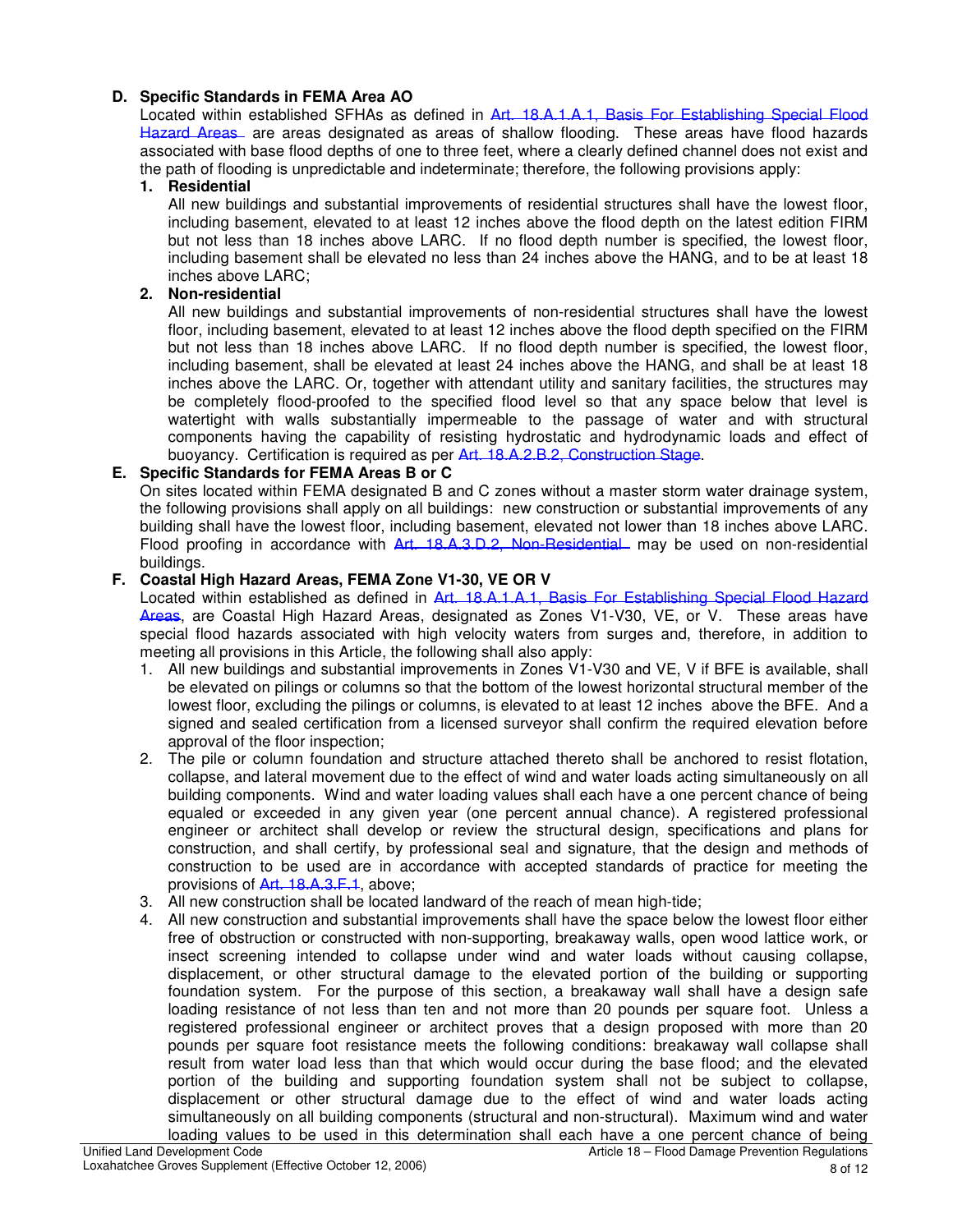equaled or exceeded in any given year; The enclosed space below the lowest floor shall be useable solely for parking of vehicles, building access, or storage. Such space shall not be partitioned into multiple rooms, temperature controlled, or used for human habitation;

- 5. Fill is prohibited for structural support of buildings;
- 6. Man-made alteration of sand dunes that would increase potential flood damage is prohibited;
- 7. Shall be placed or substantially improved upon outside manufactured home parks existing prior to the effective date of this Article within Zones V1-V30, V, and VE on the PBC FIRM;
- 8. Any recreational vehicle located in any established V zone as defined in Art. 18.A.1.A.1, Basis For Establishing Special Flood Hazard Areas, shall remain fully licensed and ready for highway use. Such vehicles shall remain on its wheels or jacking system, be attached to the site utilities only by quick disconnect type devices without any permanent accessory attachments, such as carports or screen rooms;
- 9. Although raised septic mounds are allowed in any established V zone as defined in Art. 18.A.1.A.1, Basis For Establishing Special Flood Hazard Areas, they shall not be under buildings or directly against any building foundation wall. Any such mounds shall be placed so as to avoid any adverse impacts from worsened flood conditions for any building.

#### **G. Standards for Streams With Established BFE Without Regulatory Floodways**

Within established SFHAs as defined in Art. 18.A.1.A.1, Basis For Establishing Special Flood Hazard Areas, where streams exist for which BFE data has been provided by FEMA without the delineation of the regulatory floodway, the following provisions shall apply:

- 1. Until a regulatory floodway is designated, no new construction, substantial improvements, or other development, including fill, shall be permitted within established SFHAs as defined in Art. 18.A.1.A.1, Basis for Establishing Special Flood Hazard Areas, unless it is demonstrated that the cumulative effect of the proposed development, when combined with all other existing and anticipated development will not increase the water surface elevation of the base flood more than 12 inches at any point within Palm Beach County;
- 2. Development activities within established SFHAs as defined in Art. 18.A.1.A.1, Basis For Establishing Special Flood Hazard Areas, which increase the water surface elevation of the base flood by more than 12 inches, may be allowed, provided the developer or applicant first applies, with PBC endorsement, for a conditional FIRM revision, and receives the approval of FEMA.

## **H. Standards for Subdivision Proposals, General**

All new subdivision proposals:

- 1. Shall be consistent with the need to minimize flood damage;
- 2. Shall have public utilities and facilities such as sewer, gas, electrical and water systems located and constructed to minimize flood damage;
- 3. Shall have adequate master drainage systems provided to minimize exposure to flood damage; and
- 4. Shall have BFE data provided for subdivision proposals and other proposed development proposals, including manufactured home park and subdivisions, that exceed 50 lots or five acres, whichever is the lesser, stating minimum floor elevations to reduce flooding probability to less than one percent per year; and the standards of South Florida Water Management District, Palm Beach County Land Development Division and local drainage districts shall be met.

## **I. Critical Facility**

Construction of new critical facilities shall be, to the extent possible, located outside the limits of SFHAs. Construction of new critical facilities may be permissible within the SFHA if no feasible alternative site is available. Critical facilities constructed within SFHAs shall have the lowest floor elevated three or more feet above the level of the BFE at the site. Flood-proofing and sealing measures shall be taken to ensure that toxic substances will not be displaced by or released into floodwaters. Access routes elevated to or above the level of the BFE shall be provided to all critical facilities.

#### **Section 4 Grading and Earth Fill Restrictions**

#### **A. Grading**

On all new permitted construction, regardless of flood zone designation, grading shall keep all rainfall and runoff flow on the building site, until discharged into the roadway drainage system or to public drainage ways adjacent to the property lines. Berms shall be constructed along lot lines, if necessary, to prevent storm water flow directly onto adjacent properties. Erosion sedimentation off the building site shall be controlled until vegetative cover is established. The Flood Damage Prevention Administrator may require grading plans showing pre-construction and proposed finish earth grades.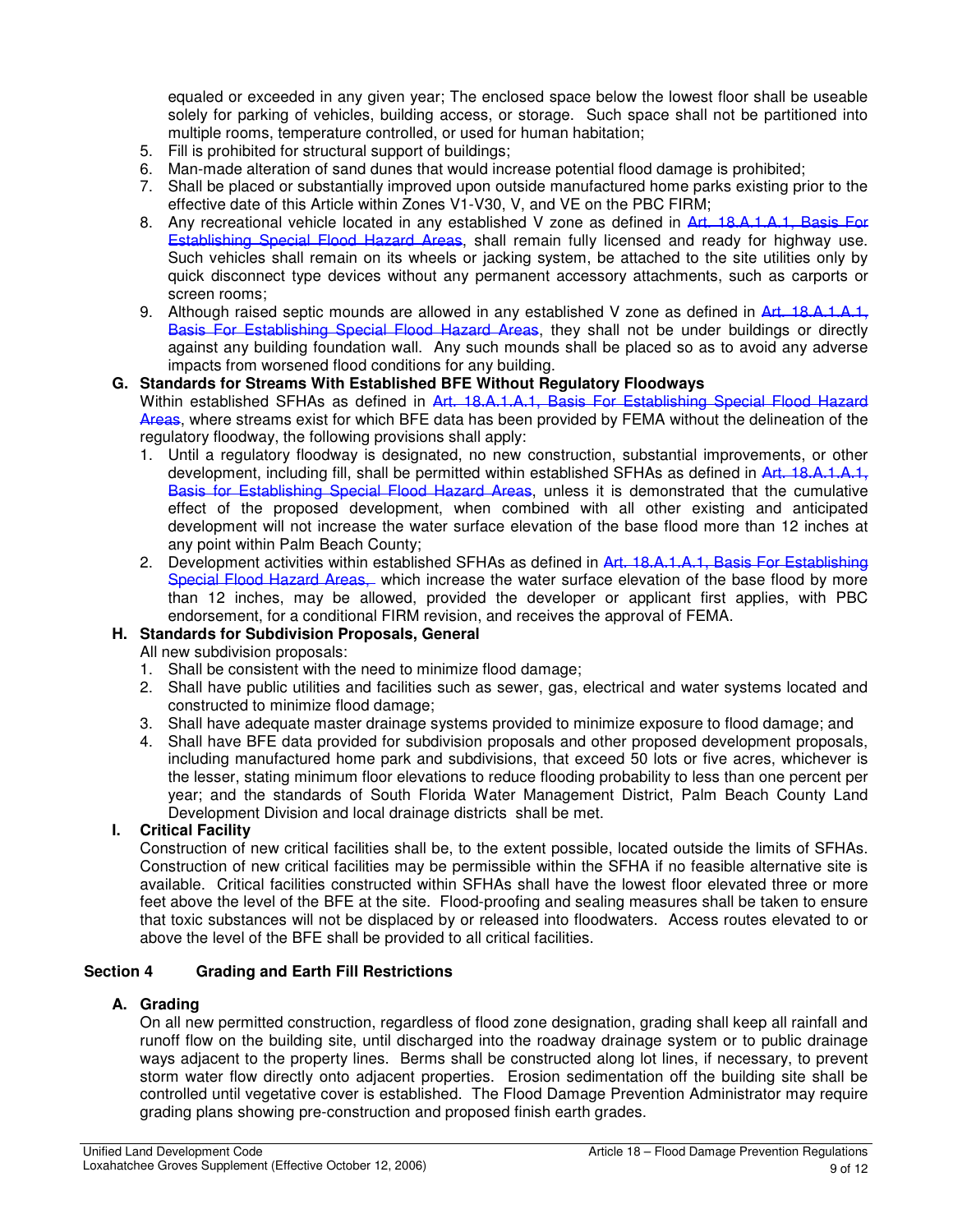# **B. Earth Fill**

On all new construction, earth fill brought onto the site of construction from another site shall be minimized to maximize existing floodwater storage capacity. Maximum volume of imported fill shall be limited to that necessary to raise an earth pad to elevate the slab-on-grade, not more than six inches above minimum floor elevation set in this Article, with side slopes of the pad of 1:5 to 1:3 starting ten feet from the slab edges.

# **C. Exceptions From This Section's Requirements**

- 1. Only on building sites requiring raised septic mounds to Palm Beach County Health Department minimum elevations, will additional volume of fill be allowed to construct the mound;
- 2. Earth fill dug from an on-site excavation shall be unregulated if in accordance with Palm Beach County Unified Land Development Code regulations and provided finish grade directs lot drainage back into the excavation;
- 3. Any volume of fill for placement inside the perimeter foundation walls to raise an interior concrete slab to any higher elevation shall be allowed;
- 4. Fill shall be permitted to raise earthen berms on side property lines to prevent drainage onto adjacent lots, provided said berms have side slopes of 1:5 to 1:3, with a triangular cross section;
- 5. Fill shall be allowed inside retaining walls for American Disabilities Act (ADA) required building access ramps or driveway ramps;
- 6. Fill necessary to direct on site drainage to the public roadway or drainage system shall also be permitted;
- 7. Minimum fill for sites that have sloping topography that do not store floodwater shall be permitted. Any fill in excess of this minimum grading requirement shall be subject to approval of the Flood Damage Prevention Board as a variance;
- 8. Fill necessary for critical facilities and public service buildings; and
- 9. Areas included within a South Florida Water Management District permit shall be filled and graded in accordance with the fill and grading design conditions identified in said permit even when elevations are more than six inches above the flood minimum set in Art. 18.A.4.B, Earth Fill.

## **Section 5 Appeal and Variance Procedures**

# **A. Flood Damage Prevention Board**

The Flood Damage Prevention Board shall hear and decide appeals when it is alleged an error in any requirement, decision, or determination is made by the Flood Damage Prevention Administrator in the enforcement or administration of this Article and shall decide any variance request following procedures in Section 108, Florida Building Code as amended by PBC.

## **B. Appeals Procedures**

- 1. A request for appeal to the decision of the Flood Damage Prevention Administrator enforcing the provisions of this Article shall include the Ordinance section of the appeal, and the applicant's technical basis of contesting the decision of the Flood Damage Prevention Administrator. The appeal is to be filed in writing within 30 calendar days after the decision is rendered by the Flood Damage Prevention Administrator whenever any one of the following conditions are claimed to exist:
	- a. The Flood Damage Prevention Administrator rejected or refused to approve the applicant's request;
	- b. The provisions of this Article do not apply to the applicant's specific case;
	- c. That an equally good or more desirable method can be employed and fully meet the intent of this Article, which the Flood Damage Prevention Administrator has rejected;
	- d. The true intent and meaning of this Article or any of the regulations there under have been misconstrued or incorrectly interpreted.
- 2. The Flood Damage Prevention Board shall hear appeals requests at the next available meeting within 60 days of date of appeal;
- 3. At the conclusion of the hearing, the Flood Damage Prevention Board shall orally render an order based on evidence entered into the record. An order setting forth findings of fact and conclusion of law shall then be mailed to the appellant.
- 4. Any persons aggrieved by an appeals decision of the Flood Damage Prevention Board may appeal such decision to the Circuit Court of Palm Beach County Florida by writ of Certiorari; any appeal filed pursuant to this article shall be considered timely if filed within 30 calendar days of the execution of the order to be appealed.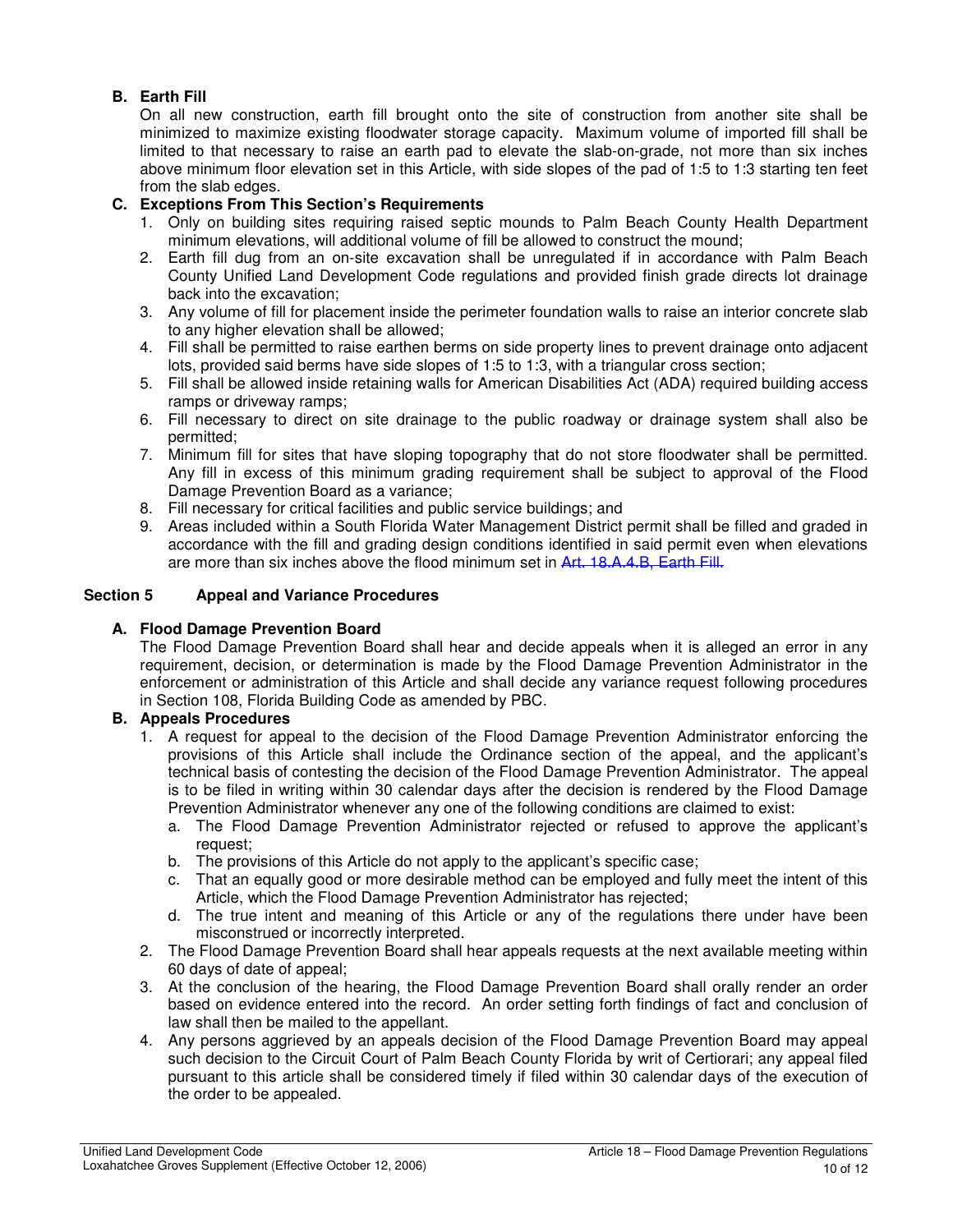# **C. Variance Procedures**

- 1. An initial request for a variance from the provisions of this Article shall be filed in writing by the affected party with the Flood Damage Prevention Administrator;
- 2. The Flood Damage Prevention Board shall hear variance requests at the next available meeting. In acting upon variance applications, the Flood Damage Prevention Board shall consider all technical evaluations, all relevant factors, and standards specified in other sections of this Article; and
	- a. The danger that materials may be swept onto other lands to the injury of others;
	- b. The danger to life and property due to flooding or erosion damage;
	- c. The susceptibility of the proposed facility and its contents to flood damage and the effect of such damage on the individual owner;
	- d. The importance of the services provided by the proposed facility to the community;
	- e. The necessity to the facility of a waterfront location;
	- f. The availability of alternative locations for the proposed use which are not subject to flooding or erosion damage;
	- g. The compatibility of the proposed use with existing and anticipated development;
	- h. The relationship of the proposed use to the comprehensive plan and floodplain management program for that area;
	- i. The safety of access to the property in times of flood for ordinary and emergency vehicles;
	- j. The expected heights, velocity, duration, rate of rise, and sediment of transport of the floodwaters and the effects of wave action, if applicable, expected at the site;
	- k. The costs of providing governmental services during and after flood conditions, including maintenance and repair of public utilities and facilities such as sewer, gas, electric, and water systems, and streets and bridges; and
	- l. The negative effect a variance may have on the county rating under the FEMA Community Rating System.
- 3. Any persons aggrieved by an appeals decision of the Flood Damage Prevention Board may appeal such decision to the Circuit Court of Palm Beach County Florida by writ of Certiorari; any appeal filed pursuant to this article shall be considered timely if filed within 30 days of the execution of the order to be appealed.

# **D. Conditions for Variances**

Variances shall only be issued when there is:

- 1. A showing of good and sufficient cause;
- 2. A determination that failure to grant the variance would result in exceptional hardship as defined in Art. 1.I.2.E, Definitions;
- 3. A determination that the granting of a variance will not result in increased flood heights, additional threats to public expense, create nuisance, cause fraud on or victimization of the public or conflict with existing laws or ordinances;
- 4. Variances shall only be issued upon a determination that the variance is the minimum necessary deviation from the requirements of this Article;
- 5. Any applicant to whom a variance is granted shall be given written notice specifying the difference between the BFE and the elevation to which the lowest floor is to be built, and stating that the cost of flood insurance will be commensurate with the increased risk resulting from the reduced lowest floor elevation;
- 6. Variances shall not be granted after-the-fact;
- 7. The Flood Damage Prevention Board may attach such conditions to the granting of variances, as it deems necessary to further the objective of this Article. The Flood Damage Prevention Administrator shall maintain the records of all variance actions.

## **E. Variance Notification**

Any applicant to whom a variance is granted, shall be given a written order bearing the signature of the Flood Damage Prevention Board Chairperson that the issuance of a variance to construct a structure failing to meet requirements of this Article may result in substantial increase in flood insurance premium rates, and such noncompliance construction increases risks to life and property. A copy of the notice shall be recorded by the Flood Damage Prevention Administrator in the Office of the Palm Beach County Clerk and shall be recorded in a manner so that it appears in the chain of title of the affected parcel of land in the official records of PBC. The Flood Damage Prevention Administrator will maintain a record of all variance actions, including justification for their issuance, and report such variances issued in its biennial report submitted to FEMA.